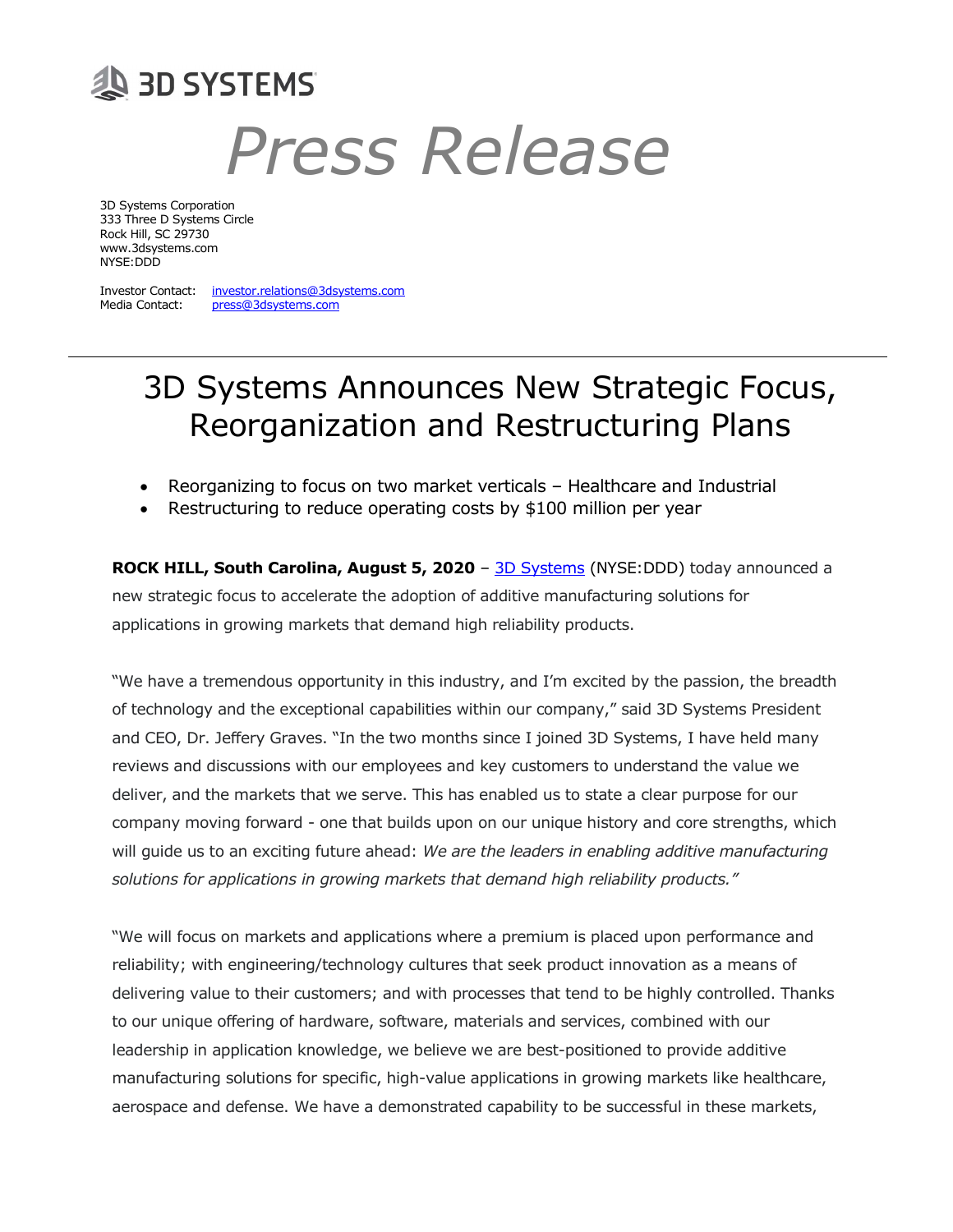### 3D Systems Press Release **Page 2** and the system of the system of the system of the system of the system of the system of the system of the system of the system of the system of the system of the system of the system of th

with our technologies and process knowledge today enabling up to half-million production parts to be made through additive manufacturing each day.

Dr. Graves continued, "To accelerate value creation for our customers, we are simplifying and focusing our organization by realigning the company's breadth of capabilities into two key market verticals - Healthcare and Industrials. Each of these teams will drive application specific solutions within these market verticals."

"In connection with this organizational realignment we have an opportunity to maximize efficiencies with a need to align our operating costs with current revenue levels. As such, we will reduce our workforce by nearly 20%, with the majority being completed by year-end. This reduction in force is a difficult but essential step in our ongoing strategic process, designed to better position the company for sustainable and profitable growth," said Dr. Graves. "I would like to express my appreciation to each of the employees impacted by this decision for their dedicated service."

The company expects the resizing effort, in conjunction with other cost reduction measures, to reduce annualized costs by approximately \$100 million by the end of next year. This should enable the company to be profitable at current revenue levels and be well positioned to leverage the sales growth as it returns. Other cost reduction efforts include reducing the number of facilities and examining every aspect of the company's manufacturing and operating costs. The company will incur a cash charge in the range of \$25 to \$30 million for severance, facility closing and other costs, primarily in the second half of this year. The company may incur additional charges in 2021 as it finalizes all the actions to be taken. Non-cash charges related to these actions are expected to be less than \$5 million. The company is also evaluating the divesture of parts of the business that do not align with this strategic focus.

To provide the company with sufficient financial flexibility to complete this transformation and to work through these uncertain times caused by the pandemic, the Board of Directors has approved an at-the-market equity program ("ATM Program") that allows the company from time to time to issue up to a total of \$150 million of shares of the company's common stock to the public, at the company's discretion. For more information on the ATM Program, please see the company's press release on the ATM Program issued earlier today.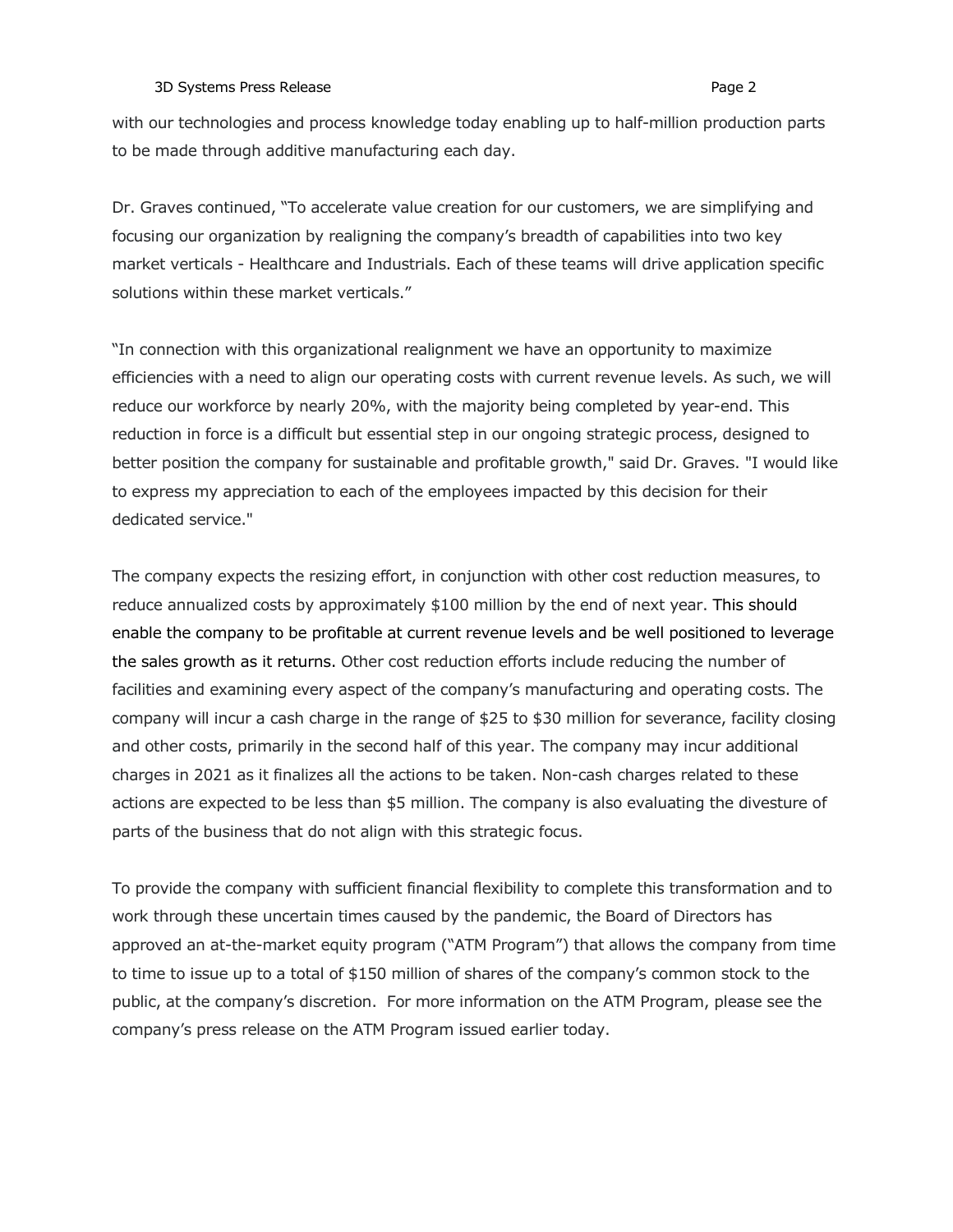This press release shall not constitute an offer to sell or the solicitation of an offer to buy securities, nor shall there be any sale of these securities, in any state or other jurisdiction in which such offer, solicitation or sale would be unlawful prior to registration or qualification under the securities laws of any such state or other jurisdiction.

## Q2 2020 Conference Call and Webcast

The company will discuss its new strategic focus and organizational restructuring during its earnings conference call and webcast being held today, which may be accessed as follows:

Date: Wednesday, August 5, 2020 Time: 4:30 p.m. Eastern Time Listen via webcast: www.3dsystems.com/investor Participate via telephone: 201-689-8345

The webcast replay will be available approximately two hours after the end of the conference call at www.3dsystems.com/investor.

## Forward-Looking Statements

Certain statements made in this release that are not statements of historical or current facts are forward-looking statements within the meaning of the Private Securities Litigation Reform Act of 1995. Forward-looking statements involve known and unknown risks, uncertainties and other factors that may cause the actual results, performance or achievements of the company to be materially different from historical results or from any future results or projections expressed or implied by such forward-looking statements. In many cases, forward-looking statements can be identified by terms such as "believes," "belief," "expects," "may," "will," "estimates," "intends," "anticipates" or "plans" or the negative of these terms or other comparable terminology. Forward-looking statements are based upon management's beliefs, assumptions, and current expectations and may include comments as to the company's beliefs and expectations as to future events and trends affecting its business and are necessarily subject to uncertainties, many of which are outside the control of the company. The factors described under the headings "Forward-Looking Statements" and "Risk Factors" in the company's periodic filings with the Securities and Exchange Commission, as well as other factors, could cause actual results to differ materially from those reflected or predicted in forward-looking statements. Although management believes that the expectations reflected in the forward-looking statements are reasonable, forward-looking statements are not, and should not be relied upon as a guarantee of future performance or results, nor will they necessarily prove to be accurate